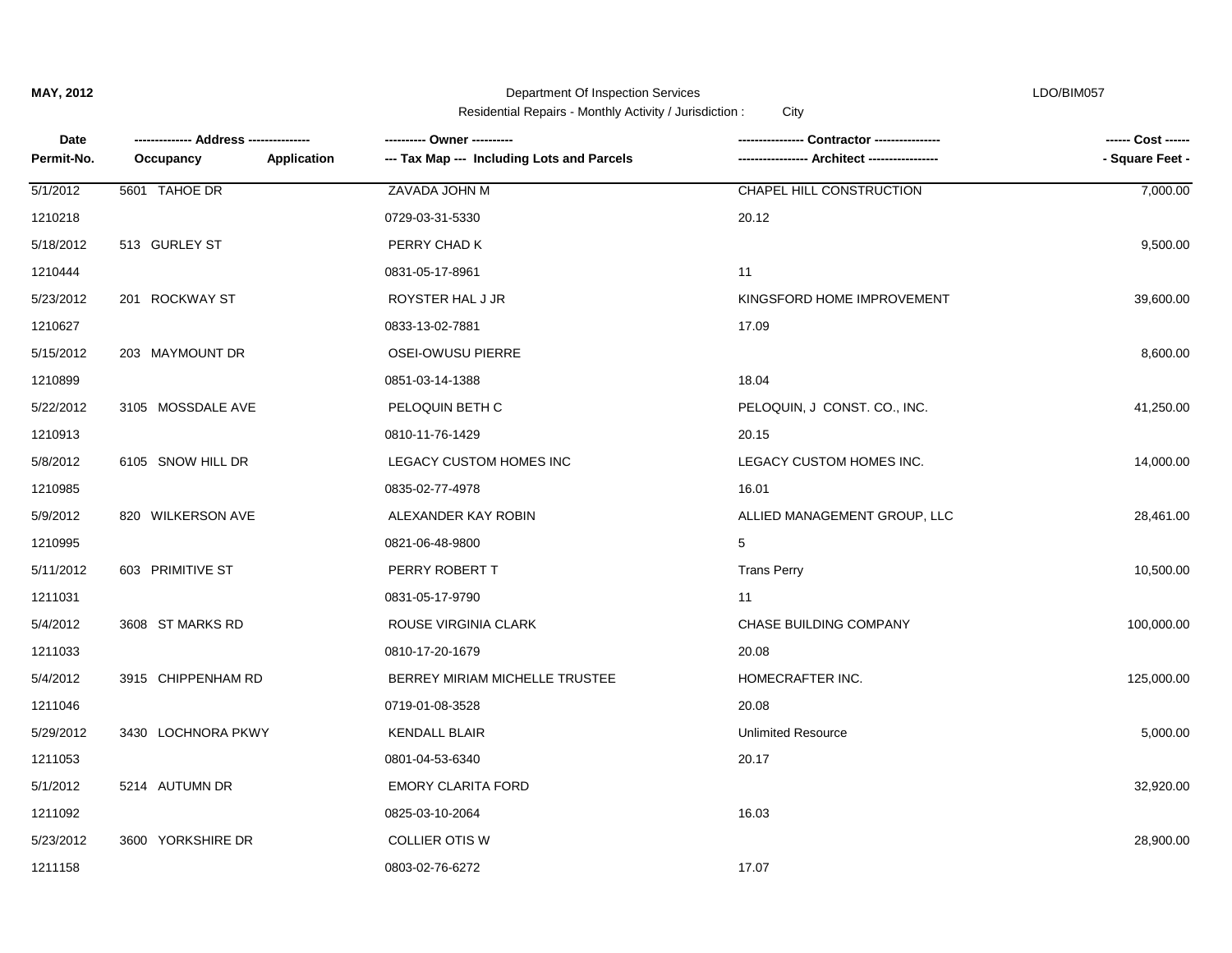| Date       |                         |                    |                                            | Contractor ----------------         | ------ Cost ------ |
|------------|-------------------------|--------------------|--------------------------------------------|-------------------------------------|--------------------|
| Permit-No. | Occupancy               | <b>Application</b> | --- Tax Map --- Including Lots and Parcels |                                     | - Square Feet -    |
| 5/25/2012  | 5800 TATTERSALL DR      |                    | <b>INNESBROOK APARTMENTS LLC</b>           | <b>KMW Builders, LLC</b>            | 44,630.35          |
| 1211178    |                         |                    | 0728-01-19-3409                            | 20.12                               |                    |
| 5/15/2012  | 1905 UMSTEAD RD         |                    | <b>DINKINS MARY E</b>                      | MYERS, TOM CONST.                   | 81,120.00          |
| 1211186    |                         |                    | 0814-02-57-3243                            | 16.04                               |                    |
| 5/1/2012   | 2506 RICHWOOD RD        |                    | <b>CROW JENNIFER</b>                       | DeWeese Construction Services, Inc. | 14,250.00          |
| 1211204    |                         |                    | 0823-14-33-9547                            | 17.05                               |                    |
| 5/1/2012   | 2032 W CLUB BLVD        |                    | <b>GOTTSCHALK STEFAN ARIC</b>              | Triangle Landscaping & Construction | 20,400.00          |
| 1211205    |                         |                    | 0822-09-25-1356                            | 4.01                                |                    |
| 5/2/2012   | 3214 ANNANDALE RD       |                    | <b>BEHNKE PAUL</b>                         | <b>GREG LAMM</b>                    | 7,000.00           |
| 1211207    |                         |                    | 0801-04-54-6390                            | 20.17                               |                    |
| 5/2/2012   | 2602 E MAIN ST          |                    | GREY STONE BAPTIST CHURCH OF               | Maria T. Arroyo Rodriguez           | 500.00             |
| 1211211    |                         |                    | 0831-16-83-4774                            | 10.01                               |                    |
| 5/14/2012  | 1716 CRYSTAL CREEK DR   |                    | <b>COOKE TIMOTHY S</b>                     |                                     | 2,000.00           |
| 1211212    |                         |                    | 0815-04-61-9096                            | 16.04                               |                    |
| 5/2/2012   | 3200 RUGBY RD           |                    | SANDERS CHARLES A                          | WOODS, CHARLES, BUILDER             | 83,000.00          |
| 1211214    |                         |                    | 0719-02-57-1785                            | 20.08                               |                    |
| 5/2/2012   | 104 VILLA DR            |                    | HORRELL KAREN HOLLEY TRUSTEE               | HUGHES CONTRACTING INC              | 34,489.00          |
| 1211215    |                         |                    | 0846-03-03-2621                            | 21                                  |                    |
| 5/14/2012  | 215 ANDERSON ST         |                    | DUKE UNIVERSITY                            | LECHASE CONSTRUCTION SERVICES, LLC  | 184,607.00         |
| 1211217    |                         |                    | 0822-17-10-2850                            | 5                                   |                    |
| 5/22/2012  | 102 BOUNTY LN           |                    | LEWIS JAMES J                              |                                     | 9,000.00           |
| 1211221    |                         |                    | 0728-03-32-2150                            | 20.13                               |                    |
| 5/1/2012   | 5003 ROLLING MEADOWS DR |                    | <b>WENSELL GEORGE</b>                      | Davis, Sherrill I.                  | 17,000.00          |
| 1211223    |                         |                    | 0759-03-23-0448                            | 18.05                               |                    |
| 5/2/2012   | 13 KITCHNER CT          |                    | LESLIE MICHAEL ROY                         |                                     | 700.00             |
| 1211225    |                         |                    | 0803-04-93-3503                            | 17.07                               |                    |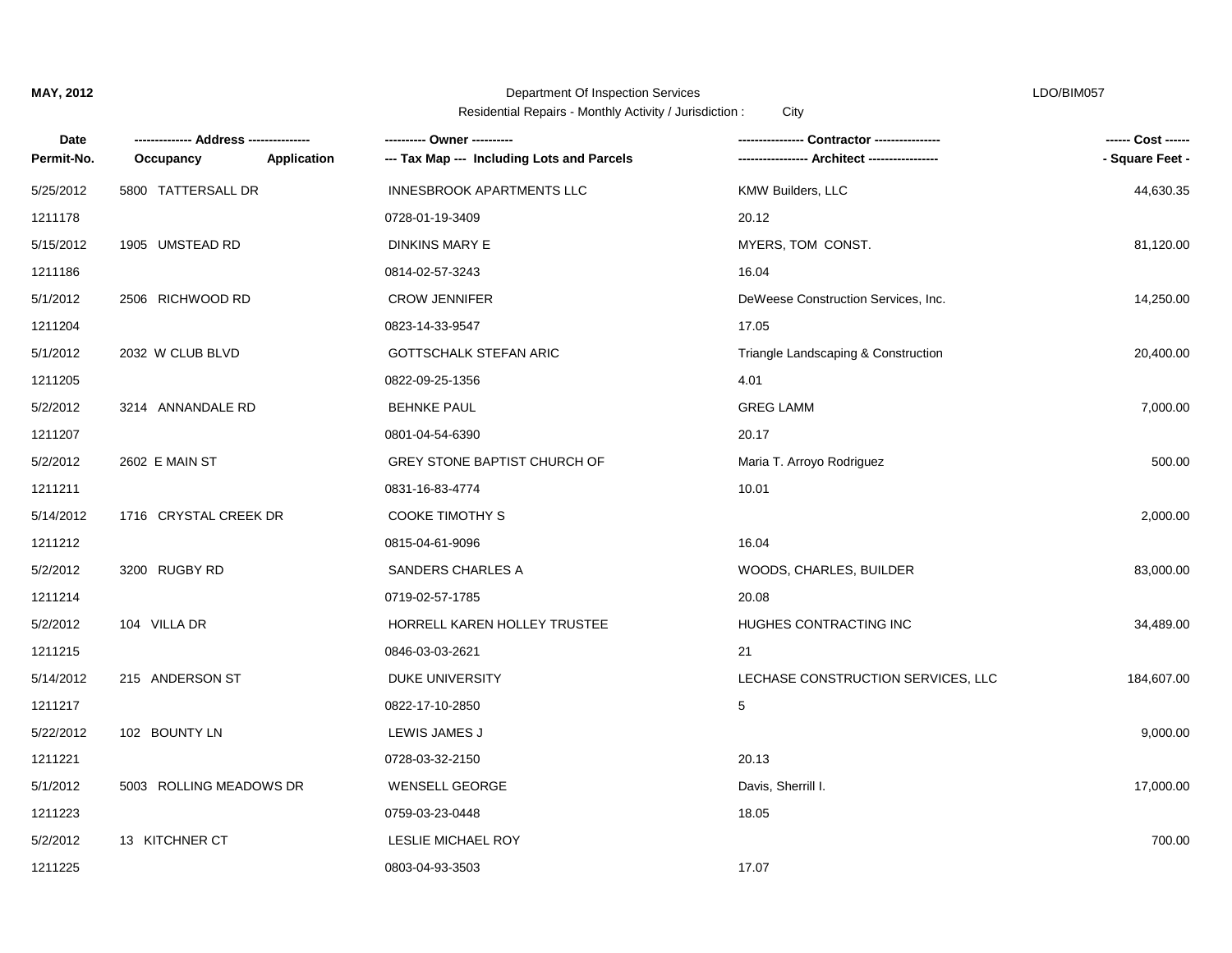| Date       |                      |             | ---------- Owner ----------                | <b>Contractor ------------</b>                     | ------ Cost ------ |
|------------|----------------------|-------------|--------------------------------------------|----------------------------------------------------|--------------------|
| Permit-No. | Occupancy            | Application | --- Tax Map --- Including Lots and Parcels |                                                    | - Square Feet -    |
| 5/18/2012  | 501 WANDA RIDGE DR   |             | POOL PHYLLIS B                             | CW of Greensboro, LLC - t/a Champion Window Co. of | 18,400.00          |
| 1211234    |                      |             | 0824-03-34-6957                            | G'boro LLC<br>16.03                                |                    |
| 5/8/2012   | 3814 FAYETTEVILLE RD |             | DAVIS-LAYNE ROSADA A                       | <b>Troy Slade</b>                                  | 8,900.00           |
| 1211236    |                      |             | 0820-20-81-1203                            | 20.10                                              |                    |
| 5/4/2012   | 4306 PEACHWAY DR     |             | DELLINGER JOLYNN CHILDERS                  | BUILDSENSE, INC.                                   | 37,586.00          |
| 1211238    |                      |             | 0800-01-27-3300                            | 20.17                                              |                    |
| 5/4/2012   | 3615 EXETER WAY      |             | HUCKABEE JAMES G IV                        | AIELLO BUILDERS, INC.                              | 206,500.00         |
| 1211240    |                      |             | 0810-18-40-1263                            | 20.08                                              |                    |
| 5/15/2012  | 1630 HOLLY GROVE WAY |             | <b>BEAZER HOMES CORP</b>                   | BEAZER HOMES CORP.                                 | 1,200.00           |
| 1211249    |                      |             | 0739-01-37-0210                            | 20.10                                              |                    |
| 5/15/2012  | 1632 HOLLY GROVE WAY |             | <b>BEAZER HOMES CORP</b>                   | <b>BEAZER HOMES CORP.</b>                          | 1,200.00           |
| 1211250    |                      |             | 0739-01-37-0128                            | 20.10                                              |                    |
| 5/15/2012  | 1634 HOLLY GROVE WAY |             | <b>BEAZER HOMES CORP</b>                   | BEAZER HOMES CORP.                                 | 1,200.00           |
| 1211251    |                      |             | 0739-01-37-0126                            | 20.10                                              |                    |
| 5/15/2012  | 1636 HOLLY GROVE WAY |             | <b>BEAZER HOMES CORP</b>                   | <b>BEAZER HOMES CORP.</b>                          | 1,200.00           |
| 1211252    |                      |             | 0739-01-37-0134                            | 20.10                                              |                    |
| 5/4/2012   | 22 WHITE SPRUCE CT   |             | <b>BEAZER HOMES CORP</b>                   | BEAZER HOMES CORP.                                 | 1,200.00           |
| 1211253    |                      |             | 0739-02-58-2645                            | 20.14                                              |                    |
| 5/15/2012  | 505 JEROME RD        |             | PETERS DANIEL J                            | Carpentry Repairs, etc.                            | 6,875.00           |
| 1211255    |                      |             | 0739-01-17-1848                            | 20.10                                              |                    |
| 5/5/2012   | 400 W KNOX ST        |             | JENNINGS JAMES S                           | A.G. BUILDERS                                      | 176,763.00         |
| 1211259    |                      |             | 0832-13-03-3637                            | 3.02                                               |                    |
| 5/15/2012  | 4416 SUNNY CT        |             | <b>HALL THOMAS R III</b>                   | JCC Ventures, Inc.                                 | 40,154.00          |
| 1211260    |                      |             | 0803-02-85-5132                            | 17.07                                              |                    |
| 5/18/2012  | 2304 CHARLES ST      |             | LEWIS SARAH E                              | <b>GARUDA CUSTOM DECKS</b>                         | 2,800.00           |
| 1211270    |                      |             | 0820-10-25-7930                            | 20.07                                              |                    |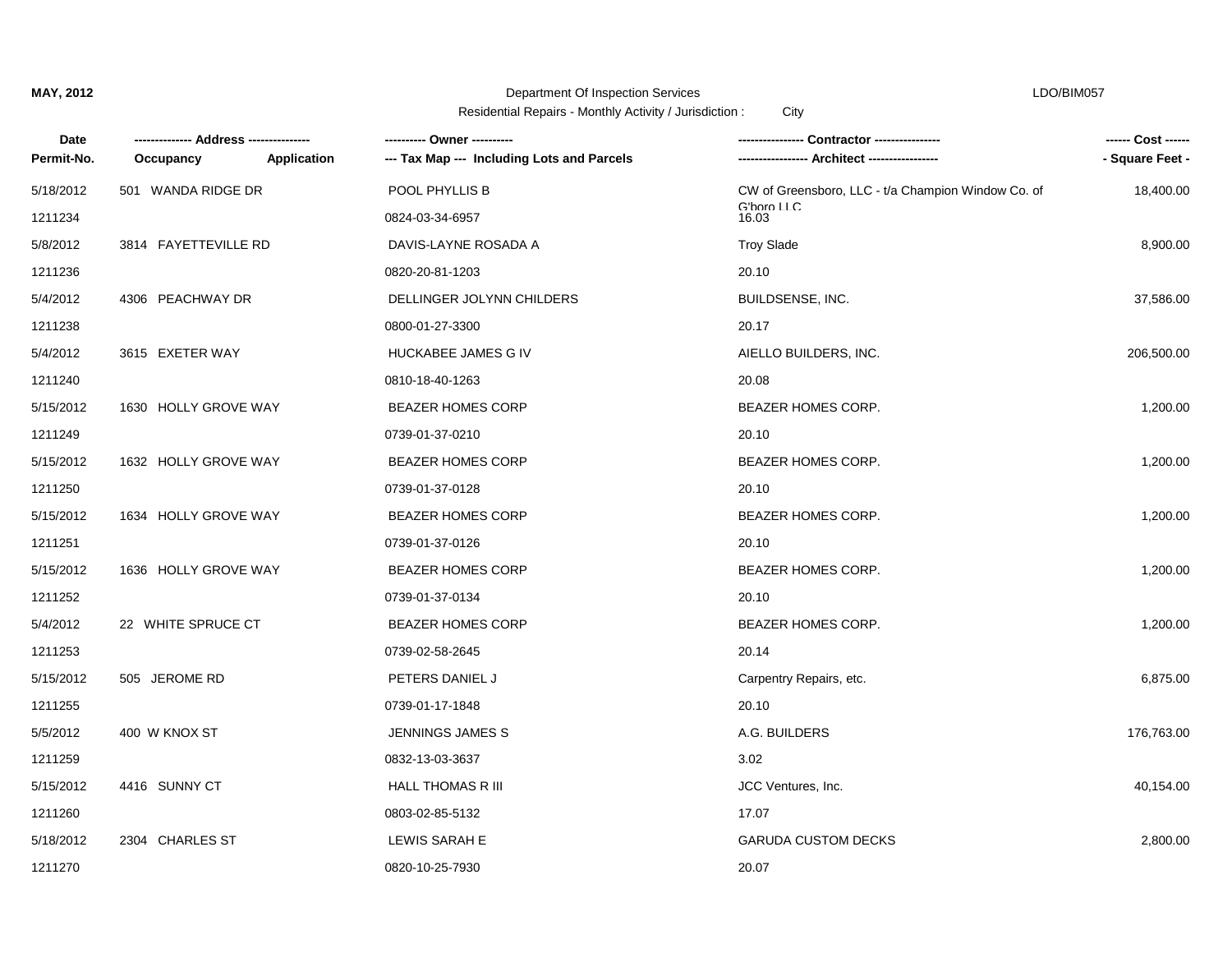| Date       |                      |                    |                                            | Contractor ---------------                 | ------ Cost ------ |
|------------|----------------------|--------------------|--------------------------------------------|--------------------------------------------|--------------------|
| Permit-No. | Occupancy            | <b>Application</b> | --- Tax Map --- Including Lots and Parcels | <b>Architect -----------</b>               | - Square Feet -    |
| 5/8/2012   | 710 PARK AVE         |                    | <b>BATTS FRED</b>                          |                                            | 1,400.00           |
| 1211271    |                      |                    | 0831-11-66-4391                            | 10.02                                      |                    |
| 5/9/2012   | 200 BRANDERMILL DR   |                    | UHLIG JOHN RICHARD                         | THD AT-HOME SERVICES, INC.                 | 9,182.00           |
| 1211286    |                      |                    | 0729-03-23-5763                            | 20.11                                      |                    |
| 5/9/2012   | 4503 DOLWICK DR      |                    | CARCELLO JENNIFER ELISE                    | Sheds USA                                  | 1,714.15           |
| 1211288    |                      |                    | 0729-01-27-0116                            | 20.11                                      |                    |
| 5/3/2012   | 1321 FARGO ST        |                    | EVANS LINWOOD JOSEPH                       | Roberts Home Repair and Builders, Inc., L. | 67,975.00          |
| 1211289    |                      |                    | 0821-19-71-2558                            | 13.01                                      |                    |
| 5/18/2012  | 9 HIDDEN RIDGE CT    |                    | D R HORTON INC                             | HORTON, D.R., INC.-TORREY                  | 4,000.00           |
| 1211313    |                      |                    | 0709-02-88-2257                            | 20.18                                      |                    |
| 5/11/2012  | 5103 BUTTERNUT RD    |                    | <b>BERGHAUS BETTY S</b>                    | PRESTIGE PROPERTY SERVICES LLC             | 2,300.00           |
| 1211316    |                      |                    | 0709-01-37-3021                            | 20.18                                      |                    |
| 5/9/2012   | 2827 MCDOWELL RD     |                    | <b>HAMMOND PEGGY A</b>                     | BERCON BUILDING COMPANY INCORPORATED       | 75,000.00          |
| 1211317    |                      |                    | 0811-19-60-6147                            | 20.17                                      |                    |
| 5/11/2012  | 106 N DRIVER ST      |                    | THOMPSON-BULLOCK MARK MCCOY                | <b>Accu Cise Construction</b>              | 106,007.00         |
| 1211331    |                      |                    | 0831-15-63-1990                            | 10.01                                      |                    |
| 5/16/2012  | 4301 BROOKSHIRE RD   |                    | REEDY MICHAEL K                            | RITE-WAY INSTALLATIONS                     | 29,750.00          |
| 1211334    |                      |                    | 0709-04-94-4548                            | 20.18                                      |                    |
| 5/16/2012  | 6713 FALCONBRIDGE RD |                    | <b>CHANG ANITA TRUSTEE</b>                 | CATALYST HOME BLDRS&REALTY                 | 24,000.00          |
| 1211335    |                      |                    | 0708-03-33-8028                            | 20.12                                      |                    |
| 5/14/2012  | 1407 BERKELEY ST     |                    | HABITAT FOR HUMANITY OF DURHAM             | Oliver, Bruce E.                           | 21,300.00          |
| 1211346    |                      |                    | 0822-11-56-1584                            | 3.01                                       |                    |
| 5/14/2012  | 3919 KING CHARLES RD |                    | MATHIS-HARRIS MIRANDA J                    | SKS CUSTOM HOMES, LLC                      | 5,690.00           |
| 1211349    |                      |                    | 0719-03-12-8034                            | 20.08                                      |                    |
| 5/16/2012  | 401 W MARKHAM AVE    |                    | <b>GREEN MALCOLM BRIAN II</b>              | CRABTREE, GAIL                             | 6,500.00           |
| 1211351    |                      |                    | 0832-17-02-3419                            | 3.02                                       |                    |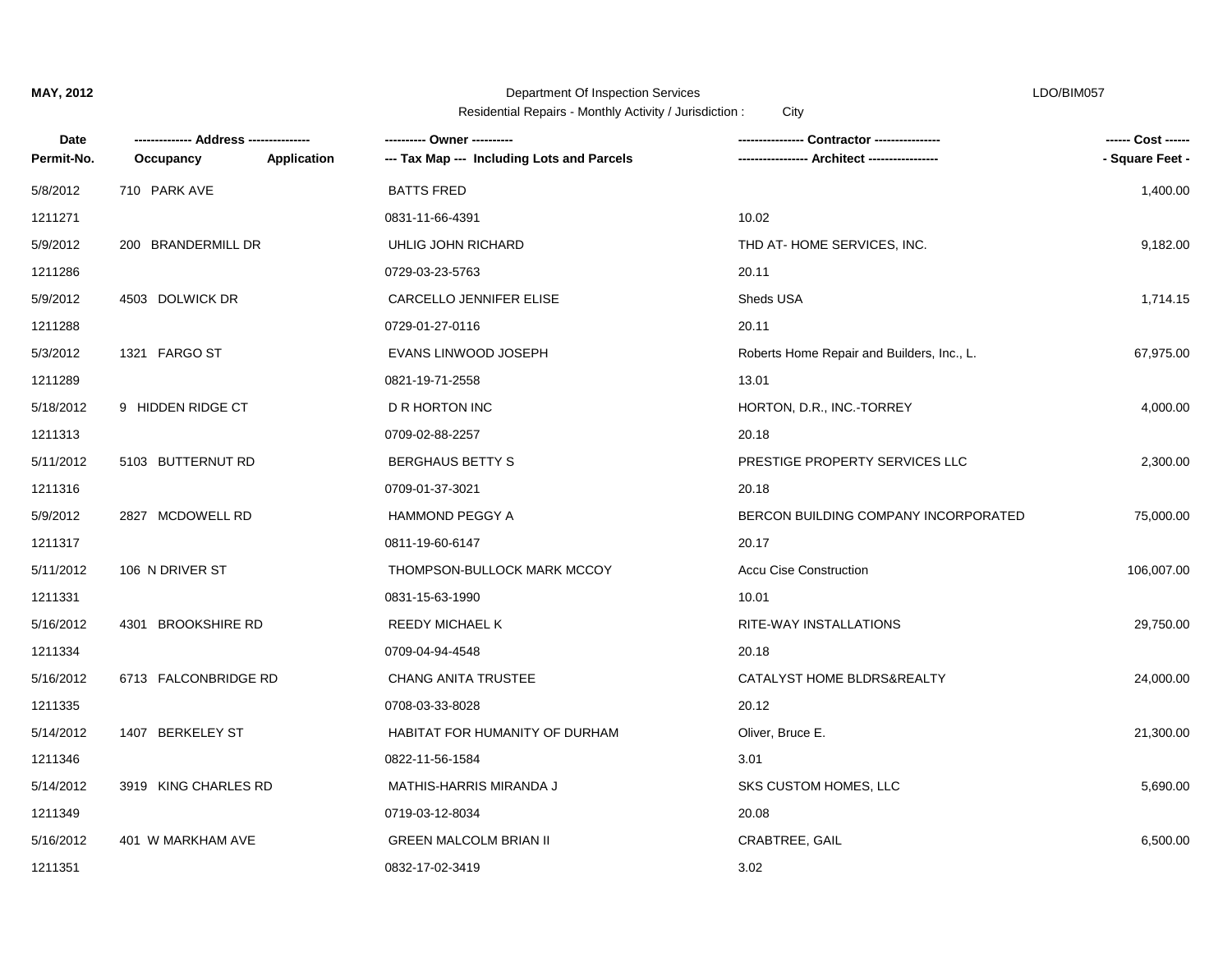| Date       |                           |             |                                            |                                | ------ Cost ------ |
|------------|---------------------------|-------------|--------------------------------------------|--------------------------------|--------------------|
| Permit-No. | Occupancy                 | Application | --- Tax Map --- Including Lots and Parcels |                                | - Square Feet -    |
| 5/9/2012   | 4208 HAMPSTEAD VILLAGE DR |             | <b>JACOB GEORGE</b>                        |                                | 7,750.00           |
| 1211357    |                           |             | 0851-04-61-0185                            | 18.05                          |                    |
| 5/22/2012  | 10 YORKFIELD CT           |             | <b>GONZALEZ DAVID A</b>                    |                                | 5,000.00           |
| 1211363    |                           |             | 0739-01-15-3836                            | 20.10                          |                    |
| 5/29/2012  | 2105 WOODSDALE DR         |             | PIERCE ZACHARY R                           |                                | 500.00             |
| 1211374    |                           |             | 0850-04-51-6600                            | 18.05                          |                    |
| 5/21/2012  | 3722 ETON RD              |             | OKEEFE NATHANIEL P                         | <b>Francis Lane</b>            | 8,450.00           |
| 1211385    |                           |             | 0719-01-48-0492                            | 20.08                          |                    |
| 5/15/2012  | 4129 WALLINGFORD PL       |             | <b>GHANTT CHARLES TODD</b>                 | Donald Marshall                | 3,690.00           |
| 1211394    |                           |             | 0709-04-93-9742                            | 20.18                          |                    |
| 5/16/2012  | 1307 CARROLL ST           |             | TRIPPE CAROLINE HALLETT                    | ACANTHUS CONSTRUCTION, LLC     | 14,000.00          |
| 1211396    |                           |             | 0821-14-44-7062                            | $\overline{7}$                 |                    |
| 5/21/2012  | 5 CURRICULUM CT           |             | RABURN DOUGLAS J                           | T.O.W., INC                    | 18,922.00          |
| 1211413    |                           |             | 0717-01-48-0638                            | 20.12                          |                    |
| 5/21/2012  | 503 VALLEY DR             |             | ZAWADOWSKI JOSEPH S                        | THD AT-HOME SERVICES, INC.     | 5,113.00           |
| 1211415    |                           |             | 0823-07-69-6992                            | 17.10                          |                    |
| 5/15/2012  | 202 E TRINITY AVE         |             | SAUNDERS ERIC L                            | A 2 Z Contractors              | 1,000.00           |
| 1211417    |                           |             | 0832-17-10-8758                            | 2                              |                    |
| 5/15/2012  | 2311 FAYETTEVILLE ST      |             | PRINCE CLAUDIA A                           | ANDRE ALLEN                    | 1,000.00           |
| 1211419    |                           |             | 0820-08-98-2277                            | 13.03                          |                    |
| 5/15/2012  | 523 BURLINGTON AVE        |             | <b>HAWLEY CATHERINE B</b>                  | ANDRE ALLEN                    | 1,000.00           |
| 1211420    |                           |             | 0820-08-97-6864                            | 13.03                          |                    |
| 5/16/2012  | 5 LIONS CT                |             | WILLIAMS HERBERT LEE                       |                                | 10,700.00          |
| 1211421    |                           |             | 0843-03-02-3827                            | 18.01                          |                    |
| 5/31/2012  | 610 CARLTON AVE           |             | BELLOWS HELEN RHOADS                       | Green Light Home Builders, LLC | 3,500.00           |
| 1211461    |                           |             | 0831-09-27-1253                            | 11                             |                    |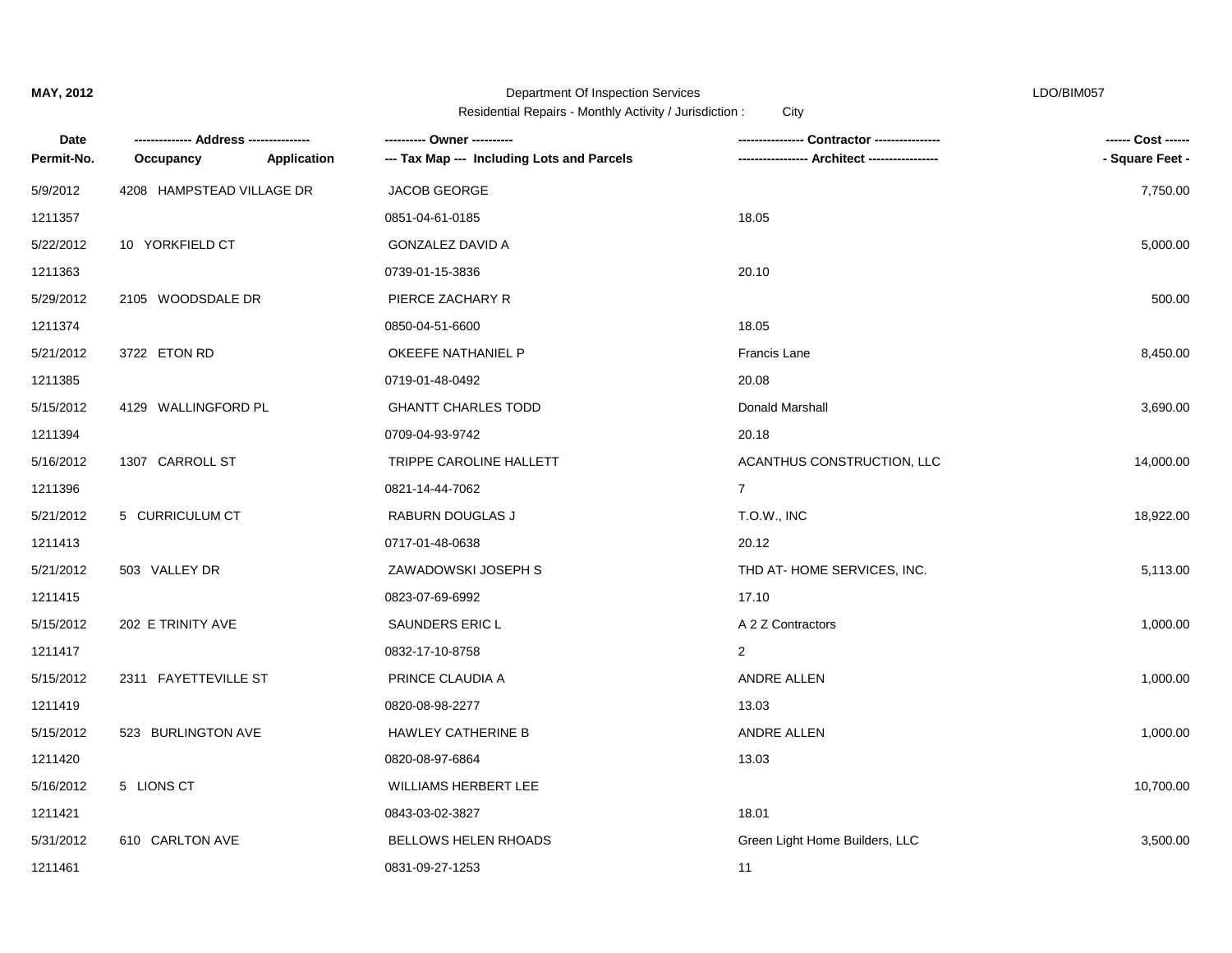| Date       |                     |             | ---------- Owner ----------                |                                  | ------ Cost ------ |
|------------|---------------------|-------------|--------------------------------------------|----------------------------------|--------------------|
| Permit-No. | Occupancy           | Application | --- Tax Map --- Including Lots and Parcels |                                  | - Square Feet -    |
| 5/23/2012  | 1824 JESTER RD      |             | DURHAM PUBLIC SCHOOLS BOARD OF             | Environmental Holdings Group LLC | 1,000.00           |
| 1211469    |                     |             | 0738-03-33-9712                            | 20.14                            |                    |
| 5/25/2012  | 5801 TATTERSALL DR  |             | <b>INNESBROOK APARTMENTS LLC</b>           | <b>KMW Builders, LLC</b>         | 11,157.10          |
| 1211477    |                     |             | 0728-01-19-3409                            | 20.12                            |                    |
| 5/25/2012  | 5802 TATTERSALL DR  |             | <b>INNESBROOK APARTMENTS LLC</b>           | KMW Builders, LLC                | 10,064.80          |
| 1211478    |                     |             | 0728-01-19-3409                            | 20.12                            |                    |
| 5/25/2012  | 5803 TATTERSALL DR  |             | <b>INNESBROOK APARTMENTS LLC</b>           | <b>KMW Builders, LLC</b>         | 5,120.70           |
| 1211479    |                     |             | 0728-01-19-3409                            | 20.12                            |                    |
| 5/25/2012  | 5902 TATTERSALL DR  |             | <b>INNESBROOK APARTMENTS LLC</b>           | KMW Builders, LLC                | 5,124.30           |
| 1211480    |                     |             | 0728-01-19-3409                            | 20.12                            |                    |
| 5/25/2012  | 5907 TATTERSALL DR  |             | <b>INNESBROOK APARTMENTS LLC</b>           | <b>KMW Builders, LLC</b>         | 4,483.60           |
| 1211481    |                     |             | 0728-01-19-3409                            | 20.12                            |                    |
| 5/25/2012  | 5908 TATTERSALL DR  |             | <b>INNESBROOK APARTMENTS LLC</b>           | <b>KMW Builders, LLC</b>         | 25,034.54          |
| 1211482    |                     |             | 0728-01-19-3409                            | 20.12                            |                    |
| 5/25/2012  | 5804 TATTERSALL DR  |             | <b>INNESBROOK APARTMENTS LLC</b>           | KMW Builders, LLC                | 5,772.55           |
| 1211483    |                     |             | 0728-01-19-3409                            | 20.12                            |                    |
| 5/25/2012  | 5900 TATTERSALL DR  |             | <b>INNESBROOK APARTMENTS LLC</b>           | KMW Builders, LLC                | 10,931.08          |
| 1211484    |                     |             | 0728-01-19-3409                            | 20.12                            |                    |
| 5/25/2012  | 5701 WINDLESTRAW DR |             | <b>INNESBROOK APARTMENTS LLC</b>           | KMW Builders, LLC                | 11,276.40          |
| 1211485    |                     |             | 0728-01-19-3409                            | 20.12                            |                    |
| 5/25/2012  | 5703 WINDLESTRAW DR |             | <b>INNESBROOK APARTMENTS LLC</b>           | KMW Builders, LLC                | 5,056.96           |
| 1211486    |                     |             | 0728-01-19-3409                            | 20.12                            |                    |
| 5/25/2012  | 5704 WINDLESTRAW DR |             | <b>INNESBROOK APARTMENTS LLC</b>           | <b>KMW Builders, LLC</b>         | 5,628.60           |
| 1211487    |                     |             | 0728-01-19-3409                            | 20.12                            |                    |
| 5/25/2012  | 5708 WINDLESTRAW DR |             | <b>INNESBROOK APARTMENTS LLC</b>           | KMW Builders, LLC                | 20,850.44          |
| 1211488    |                     |             | 0728-01-19-3409                            | 20.12                            |                    |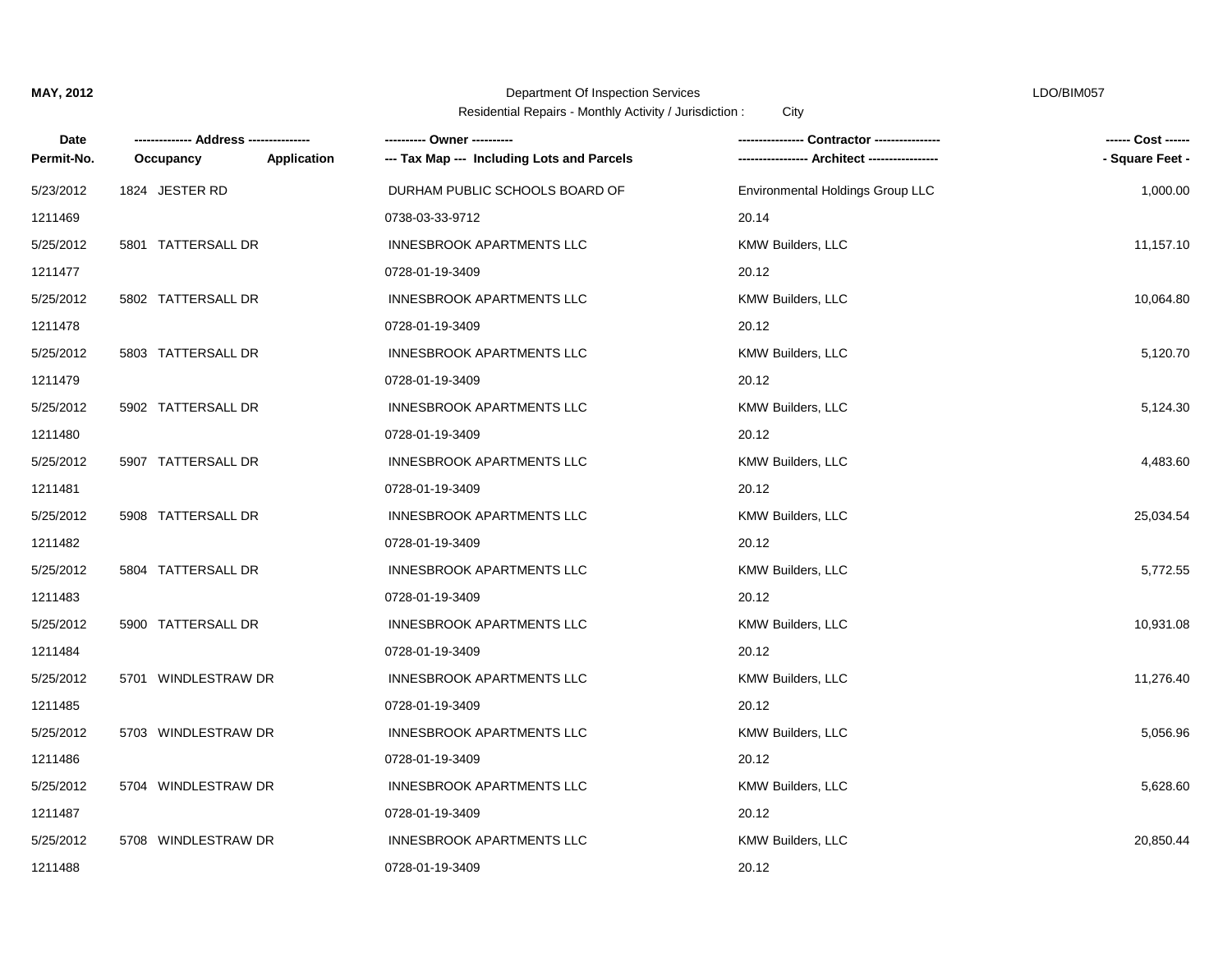| Date       |                     |             |                                            | ⋅ Contractor ----------------      | ------ Cost ------ |
|------------|---------------------|-------------|--------------------------------------------|------------------------------------|--------------------|
| Permit-No. | Occupancy           | Application | --- Tax Map --- Including Lots and Parcels |                                    | - Square Feet -    |
| 5/29/2012  | 2211 UNIVERSITY DR  |             | RUBIO JESSAMYN J                           | Sierra Structures, Inc.            | 4,650.00           |
| 1211489    |                     |             | 0821-18-30-8209                            | $\overline{7}$                     |                    |
| 5/29/2012  | 1311 CAROLINA AVE   |             | SLOTHOWER TRUMAN HAROLD III                | LINDSLEY WATERPROOFING             | 15,885.00          |
| 1211491    |                     |             | 0822-09-25-0908                            | 4.01                               |                    |
| 5/21/2012  | 1209 SPRUCE ST      |             | <b>GREATER SAINT PAUL MISSIONARY</b>       | Economy Waste Transit              | 1,000.00           |
| 1211494    |                     |             | 0831-07-58-3276                            | 9                                  |                    |
| 5/31/2012  | 902 AVALON RD       |             | <b>GENTZ ANDREW</b>                        | <b>Brookins, Michael Scott</b>     | 25,000.00          |
| 1211502    |                     |             | 0852-04-41-8931                            | 18.04                              |                    |
| 5/24/2012  | 1010 URBAN AVE      |             | <b>GURLEY SUSAN B</b>                      | DOWNEY, S. R.                      | 25,250.00          |
| 1211508    |                     |             | 0822-19-62-8283                            | 3.02                               |                    |
| 5/30/2012  | 1117 E OAK DR       |             | HAMILTON JERROLD L                         |                                    | 1,600.00           |
| 1211509    |                     |             | 0813-01-15-0560                            | 17.07                              |                    |
| 5/30/2012  | 3106 ITHACA ST      |             | <b>FRENCH JOHN D</b>                       | STAAB, HOWARD A.                   | 11,200.00          |
| 1211523    |                     |             | 0810-12-86-6337                            | 20.15                              |                    |
| 5/30/2012  | 3000 HARRIMAN RD    |             | <b>MARTIN CATHY LOU</b>                    | David Harrell                      | 1,400.00           |
| 1211526    |                     |             | 0801-04-73-6229                            | 20.17                              |                    |
| 5/31/2012  | 29 COPPER HILL CT   |             | HENSLEY KAREN ELIZABETH                    |                                    | 3,279.00           |
| 1211527    |                     |             | 0719-04-70-2661                            | 20.11                              |                    |
| 5/31/2012  | 1303 RIVER ROCK DR  |             | <b>DEGRAAFF GIOVANNA</b>                   |                                    | 2,300.00           |
| 1211541    |                     |             | 0823-10-47-0170                            | 17.10                              |                    |
| 5/29/2012  | 111 E ENTERPRISE ST |             | <b>WHITE ALICE L</b>                       | PARKER, PAUL HOME IMPROVE.         | 71,000.00          |
| 1211547    |                     |             | 0821-16-83-4033                            | 12.01                              |                    |
| 5/30/2012  | 204 ALEXANDER AVE   |             | DUKE UNIVERSITY                            | LECHASE CONSTRUCTION SERVICES, LLC | 400.00             |
| 1211555    |                     |             | 0822-17-10-2850                            | 5                                  |                    |
| 5/30/2012  | 210 ALEXANDER ST    |             | DUKE UNIVERSITY                            | LECHASE CONSTRUCTION SERVICES, LLC | 400.00             |
| 1211556    |                     |             | 0822-17-10-2850                            | 5                                  |                    |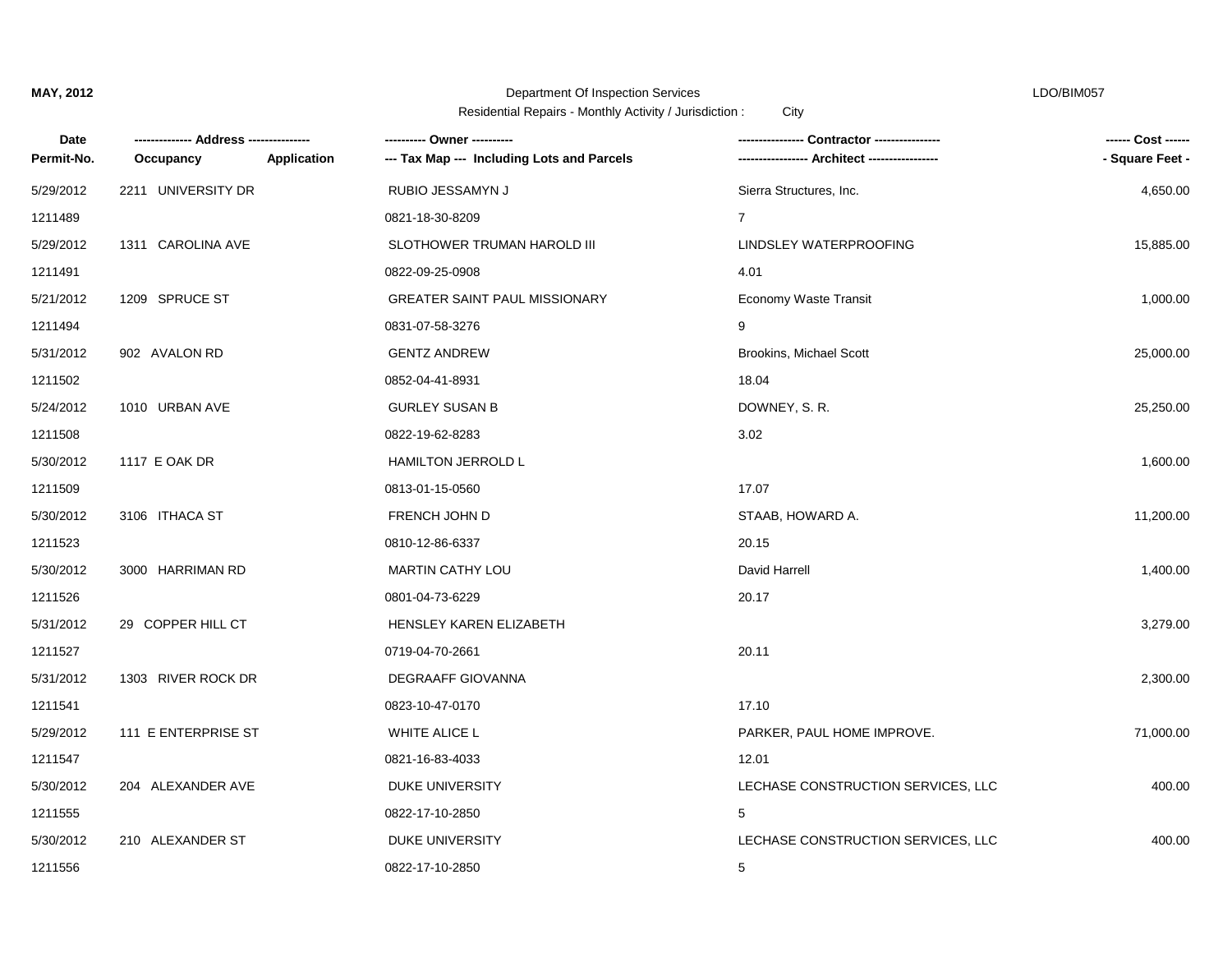| Date       |                   |             | ---------- Owner ----------                |                                    | ------ Cost ------ |
|------------|-------------------|-------------|--------------------------------------------|------------------------------------|--------------------|
| Permit-No. | Occupancy         | Application | --- Tax Map --- Including Lots and Parcels |                                    | - Square Feet -    |
| 5/30/2012  | 215 ALEXANDER AVE |             | <b>DUKE UNIVERSITY</b>                     | LECHASE CONSTRUCTION SERVICES, LLC | 400.00             |
| 1211557    |                   |             | 0822-17-10-9598                            | 5                                  |                    |
| 5/30/2012  | 220 ALEXANDER AVE |             | <b>DUKE UNIVERSITY</b>                     | LECHASE CONSTRUCTION SERVICES, LLC | 400.00             |
| 1211558    |                   |             | 0822-17-10-2850                            | 5                                  |                    |
| 5/30/2012  | 215 ANDERSON ST   |             | <b>DUKE UNIVERSITY</b>                     | LECHASE CONSTRUCTION SERVICES, LLC | 400.00             |
| 1211559    |                   |             | 0822-17-10-2850                            | 5                                  |                    |
| 5/30/2012  | 312 ANDERSON ST   |             | <b>DUKE UNIVERSITY</b>                     | LECHASE CONSTRUCTION SERVICES, LLC | 400.00             |
| 1211560    |                   |             | 0822-17-00-3598                            | 15.01                              |                    |
| 5/30/2012  | 1907 ERWIN RD     |             | <b>DUKE UNIVERSITY</b>                     | LECHASE CONSTRUCTION SERVICES, LLC | 400.00             |
| 1211561    |                   |             | 0822-17-10-2850                            | 5                                  |                    |
| 5/30/2012  | 1911 ERWIN RD     |             | DUKE UNIVERSITY                            | LECHASE CONSTRUCTION SERVICES, LLC | 400.00             |
| 1211562    |                   |             | 0822-17-10-2850                            | 5                                  |                    |
| 5/30/2012  | 1913 ERWIN RD     |             | <b>DUKE UNIVERSITY</b>                     | LECHASE CONSTRUCTION SERVICES, LLC | 400.00             |
| 1211563    |                   |             | 0822-17-10-2850                            | 5                                  |                    |
| 5/30/2012  | 1915 ERWIN RD     |             | <b>DUKE UNIVERSITY</b>                     | LECHASE CONSTRUCTION SERVICES, LLC | 400.00             |
| 1211564    |                   |             | 0822-17-10-2850                            | 5                                  |                    |
| 5/30/2012  | 1914 LEWIS ST     |             | <b>DUKE UNIVERSITY</b>                     | LECHASE CONSTRUCTION SERVICES, LLC | 400.00             |
| 1211565    |                   |             | 0822-17-00-3598                            | 15.01                              |                    |
| 5/30/2012  | 205 OREGON ST     |             | <b>DUKE UNIVERSITY</b>                     | LECHASE CONSTRUCTION SERVICES, LLC | 400.00             |
| 1211566    |                   |             | 0822-18-20-3678                            | 5                                  |                    |
| 5/30/2012  | 206 OREGON ST     |             | <b>DUKE UNIVERSITY</b>                     | LECHASE CONSTRUCTION SERVICES, LLC | 400.00             |
| 1211567    |                   |             | 0822-17-10-9598                            | 5                                  |                    |
| 5/30/2012  | 302 OREGON ST     |             | <b>DUKE UNIVERSITY</b>                     | LECHASE CONSTRUCTION SERVICES, LLC | 400.00             |
| 1211568    |                   |             | 0822-17-10-9138                            | 5                                  |                    |
| 5/30/2012  | 1700 PACE ST      |             | DUKE UNIVERSITY                            | LECHASE CONSTRUCTION SERVICES, LLC | 400.00             |
| 1211569    |                   |             | 0822-17-10-9598                            | 5                                  |                    |